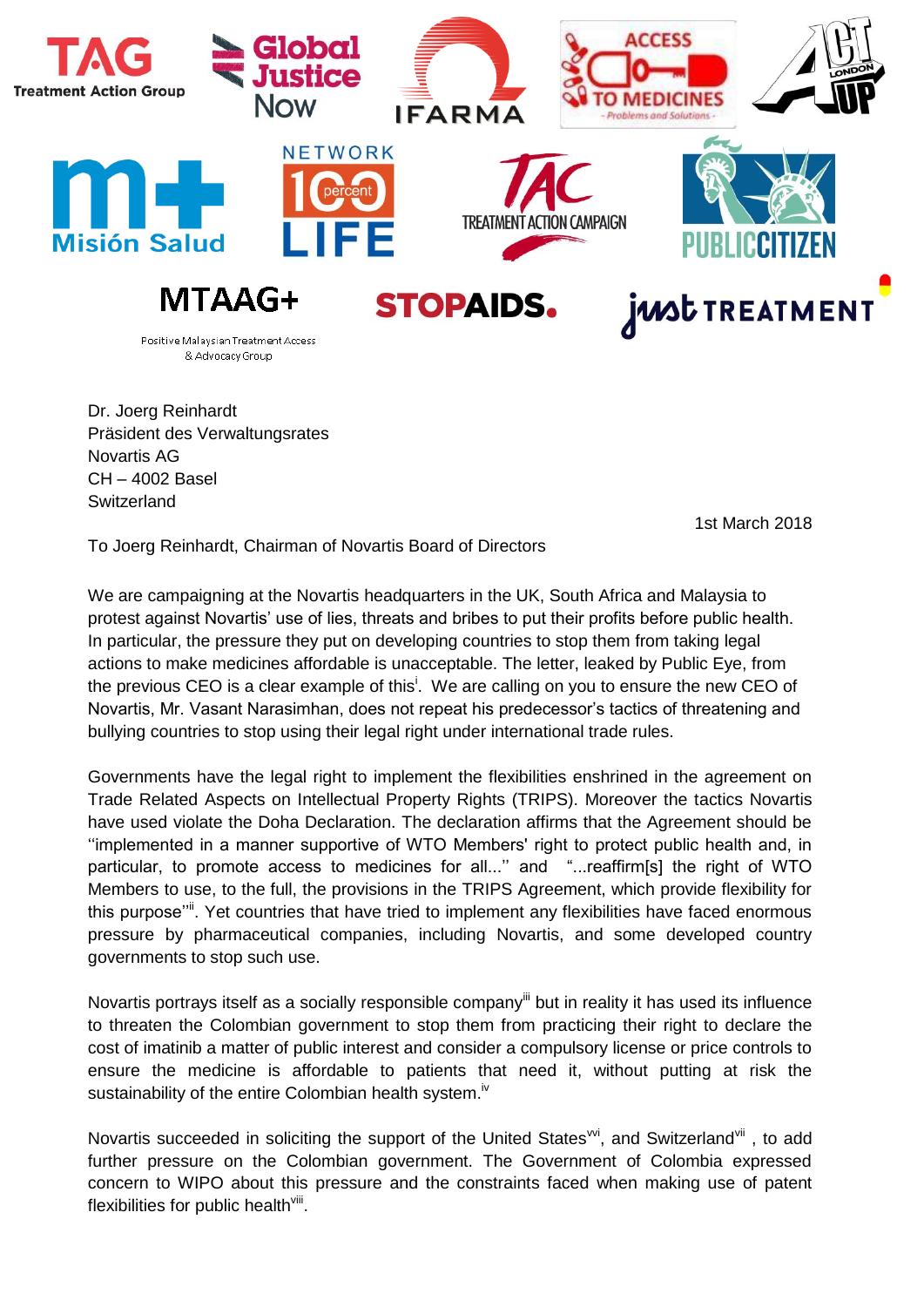This month the Pharmaceutical Research and Manufacturers of America (PhRMA), of which Novartis is a member, requested the United States Trade Representative (USTR) considers trade retaliations stating that "Medicines discovered and manufactured by PhRMA member companies are the constant target of compulsory licensing and other harmful practices that deny the most basic intellectual property protections"<sup>ix</sup>. In doing so, PhRMA has increased its pressure on the governments of Malaysia, India, Indonesia, Thailand, Russia, Turkey, Chile and Colombia and others that have attempted to use TRIPS flexibilities.

The report of the United Nations Secretary General's High Level Panel on Access to Medicines (HLP) drew attention to the serious pressure that countries face when implementing pro-health patentability criteria. The report specifically mentions the previous pressure from pharmaceutical companies to change Section 3(d) of India's patent law as well as the ongoing pressure from other governments<sup>x</sup>. Novartis was the main challenger to Indian legal rights<sup>xi</sup>.

TRIPS has been portrayed as striking a balance between public and commercial interest. In fact, pharmaceutical companies, including Novartis, have been severely tipping that presumed balance to make TRIPS work only in favour of commercial interest even if this is done at the expense of people's lives. This must not be allowed.

We are also aware of the allegations against Novartis for being involved in a corruption scandal in Greece including bribes to gain privileged access to the Greek market and to raise prices of medicines <sup>xii</sup>. Such allegations propel the idea that Novartis prioritises profit over public health, putting Novartis' overall reputation at risk. Particularly as Novartis has been fined for a number of documented cases of illegal kickbacks<sup>xilixivxv</sup>.

We demand that you ensure Novartis takes these matters seriously and stops using underhanded tactics that put patients lives at risk. We look forward to hearing your response – please send any correspondence to Global Justice Now, 6 Offley Road, London, SW9 0LS, UK.

Yours sincerely,

 $\overline{a}$ 

Access to Medicines Ireland Act Up London, UK All-Ukrainian Network of people living with HIV/AIDS, Ukraine Global Justice Now, UK IFARMA, Colombia Just Treatment, UK Misión Salud, Colombia Positive Malaysian Treatment Access and Advocacy Group, Malaysia Public Citizen, USA STOPAIDS, UK Treatment Action Group, USA

<sup>&</sup>lt;sup>i</sup> Glivec in Colombia: new leaked letter from Novartis attests to pressure at highest level [https://www.publiceye.ch/en/news/glivec\\_in\\_colombia\\_new\\_leaked\\_letter\\_from\\_novartis\\_attests\\_to\\_pressure\\_at\\_highest\\_level/](https://www.publiceye.ch/en/news/glivec_in_colombia_new_leaked_letter_from_novartis_attests_to_pressure_at_highest_level/)

The Doha Declaration on the TRIPS Agreement and Public Health: <http://www.who.int/medicines/areas/policy/tripshealth.pdf?ua=1>

inter//www.www.novartis.com/our-company/corporate-responsibility/expanding-access-healthcare

iv Colombia plans to unilaterally lower the cost of a Novartis cancer drug <https://www.statnews.com/pharmalot/2016/06/09/colombia-novartis-gleevec/>